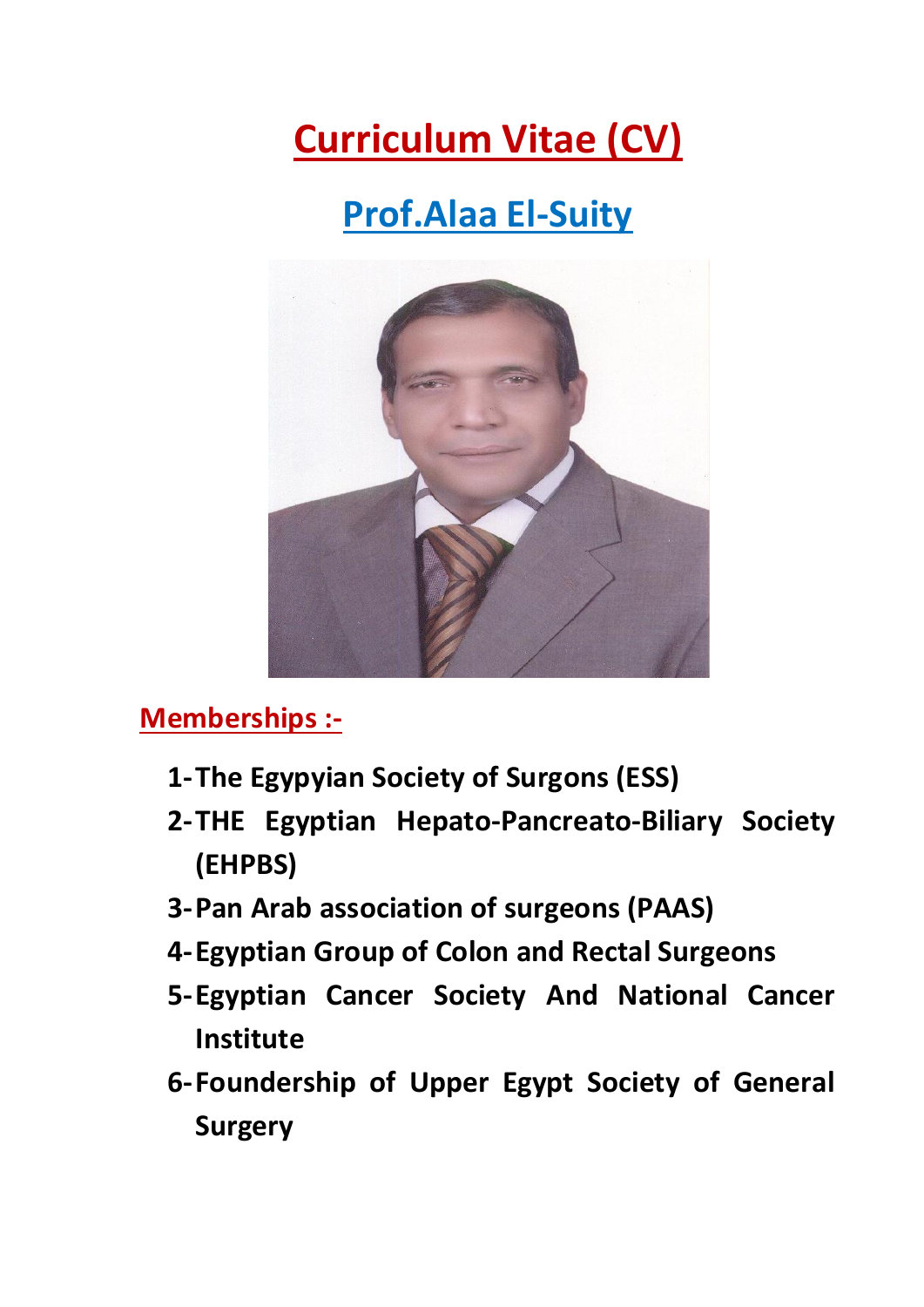**عضو فى كل من-:**

- **عضو محكم باللجنة العلمية الدائمة للجراحة العامة تخصص دقيق جراحة األورام لترقية األساتذة و األساتذة المساعدين بالدورة الحادية عشر )2013-2015) و الثانية عشر(2016-2019).**
- **عضو بلجنة البورد المصرى كمشرف على المتدربين بقسم الجراحة العامة بالمنطقة األولى – مستشفى سوهاج الجامعى- يوليو .2018**
- **عضو بلجنة أخالقيات البحث العلمى بكلية الطب جامعة سوهاج .2011-2019**
- **رئيس معيار القيادة و الحوكمة بوحدة ضمان الجودة العتماد كلية الطب جامعة سوهاج -2010 .2015**
- **عضو لجنة شئون التعليم و الطالب كلية طب سوهاج 2007- .2012.**
- **عضو لجنة الدراسات العليا بكلية طب سوهاج -2013 حتى تاريخه.**
	- **عضو ثم رئيسا للجنة الدعم الطالبى بوحدة ضمان الجودة بكلية طب سوهاج من -2010 حتى األن.**
- **رئيس لجنة تقييم األمتحانات بالالئحة الجديدة 2018 بكلية طب سوهاج.**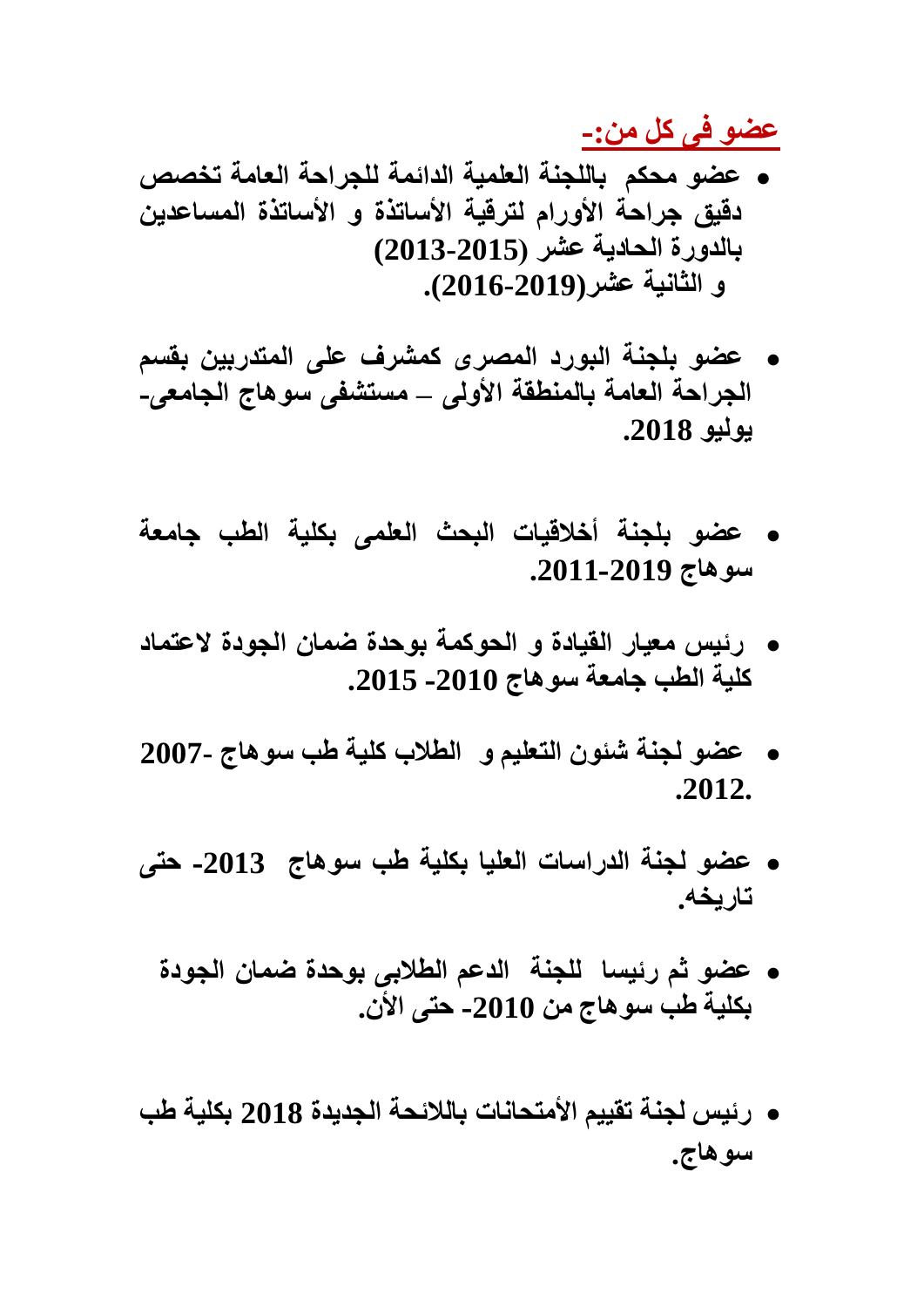### **Conferences and Workshops:-**

### **(1)President of the conferences and Workshops:-**

- **President of Sohag 1st annual international conference of Surgery, laparoendoscopy, and Oncology that was held in Al- Zohoor Island hotel, Sohag, 4 - 5 November, 2015.**
- **Hounary President of the Sohag annual conference and workshop of basic and advanced GIT endoscopy and ERCP. The conference and the workshop was held at Sohag University, 26 Febr, 2015, incollaboration with medicine, and tropical and gastroenterology departments.**
- **President of the training course on Basic labaroscopic surgery, 1 Jun – 31 Aug. 2015, Sohag training center (SUCELT). Sohag university.**
- **President of Sohag 2nd Symposium On Basic Surgical Practice, 4th June, 2013, Sohag university.**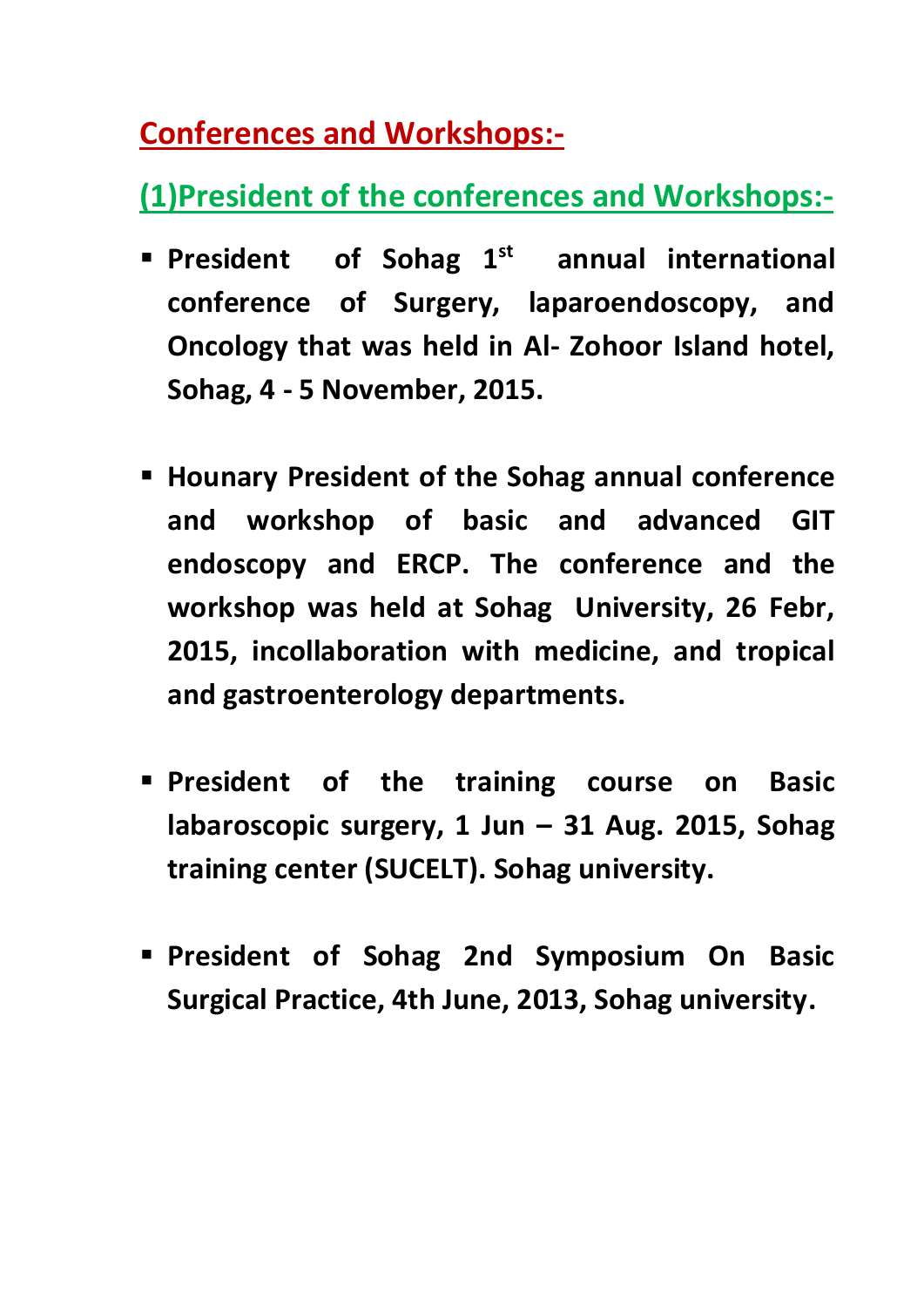- **President of Sohag workshop for laparoscopic hernia repair at Sohag laparoendoscopic training center(SUCLET), at 11 November 2015.**
- **President of Sohag pre-congress workshop for laparoscopic operations for bariatric surgery, and the laparoscopic colectomy operations, Sohag University Hospital, 17 November; 2015**
- **President of Sohag pre-congress work shop for GIT endoscopy, GIT endoscopy unit, general surgery department, Sohag University Hospital, Sohag. 14th November; 2016**
- **President Sohag pre-congress work shop for laparoscopic operations for bariatric surgery, oncoplastic breast surgery, and laparoscopic colectomy operations, Sohag University Hospital, 15th November; 2016.**
- **President of The 2nd Sohag international conference of surgery, laparo-endoscopy, and oncology, at University conference hall, Sohag University, Sohag, 16th – 17th November, 2016.**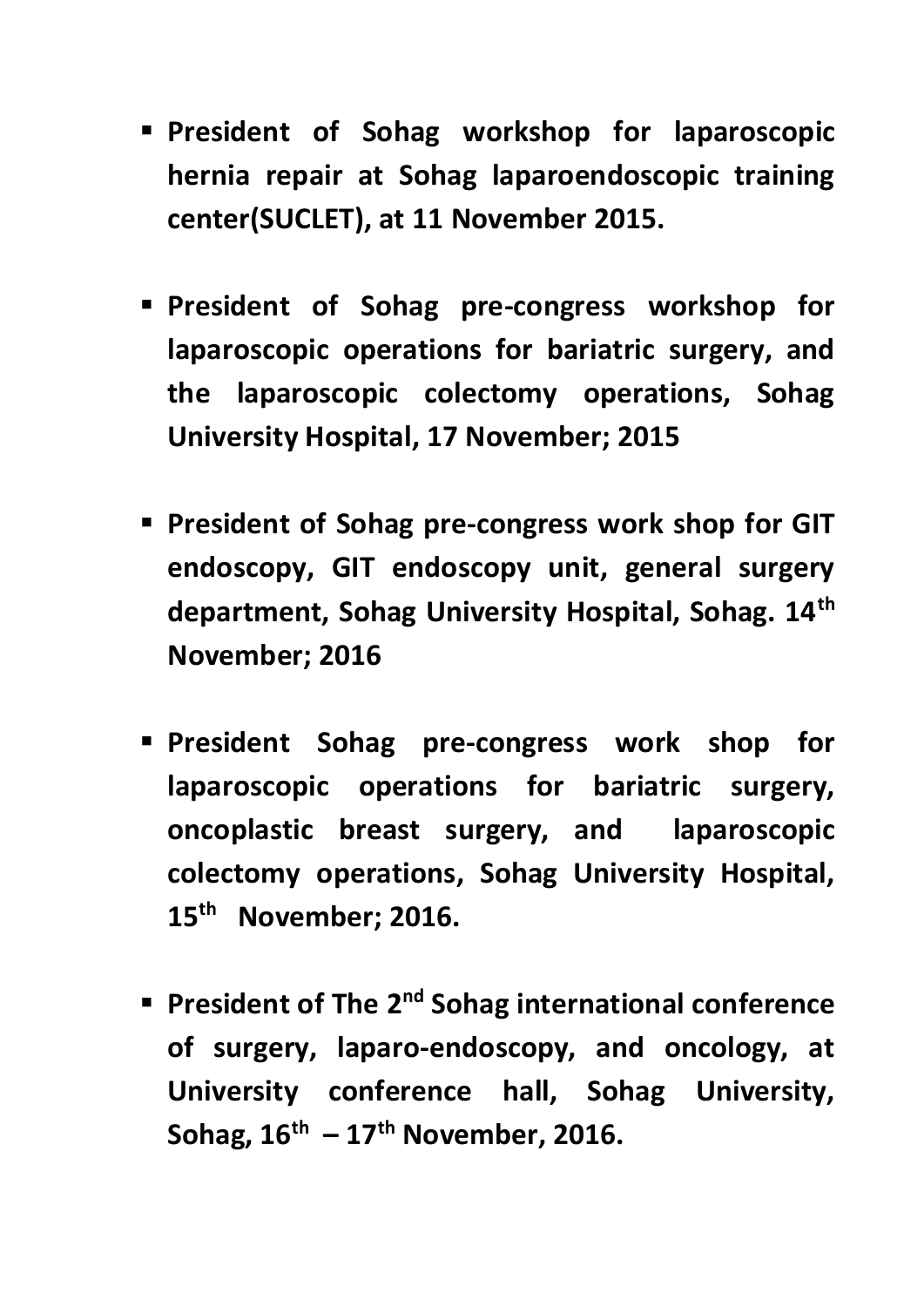- **Hounary President of the Scientific Day of Pediatric Surgery Unit, Sohag University, In Collaboration with Egyptian Pediatric Surgery Association (EPSA), 22nd February, Sohag, Nile Elite Hotel, 22nd February 2017..**
- **President of the 3rd bariatric surgery workshop, Sohag University hospital, Sohag University, Sohag. Marsh 9-10, 2017.**
- **President of the International workshop by Invitation of Professor. Nader Hanna, Professor of Surgical Oncology which held in Sohag University Hospital, 31 July -4 August, 2017.**

**(2) General Secretary and Speaker of the conference of :-**

 **in 7th meeting of sohag faculty of medicine in collaboration with general surgery department road traffic accidents (RTA) the major killer 24-25 April,2010 Sohag – Egypt**.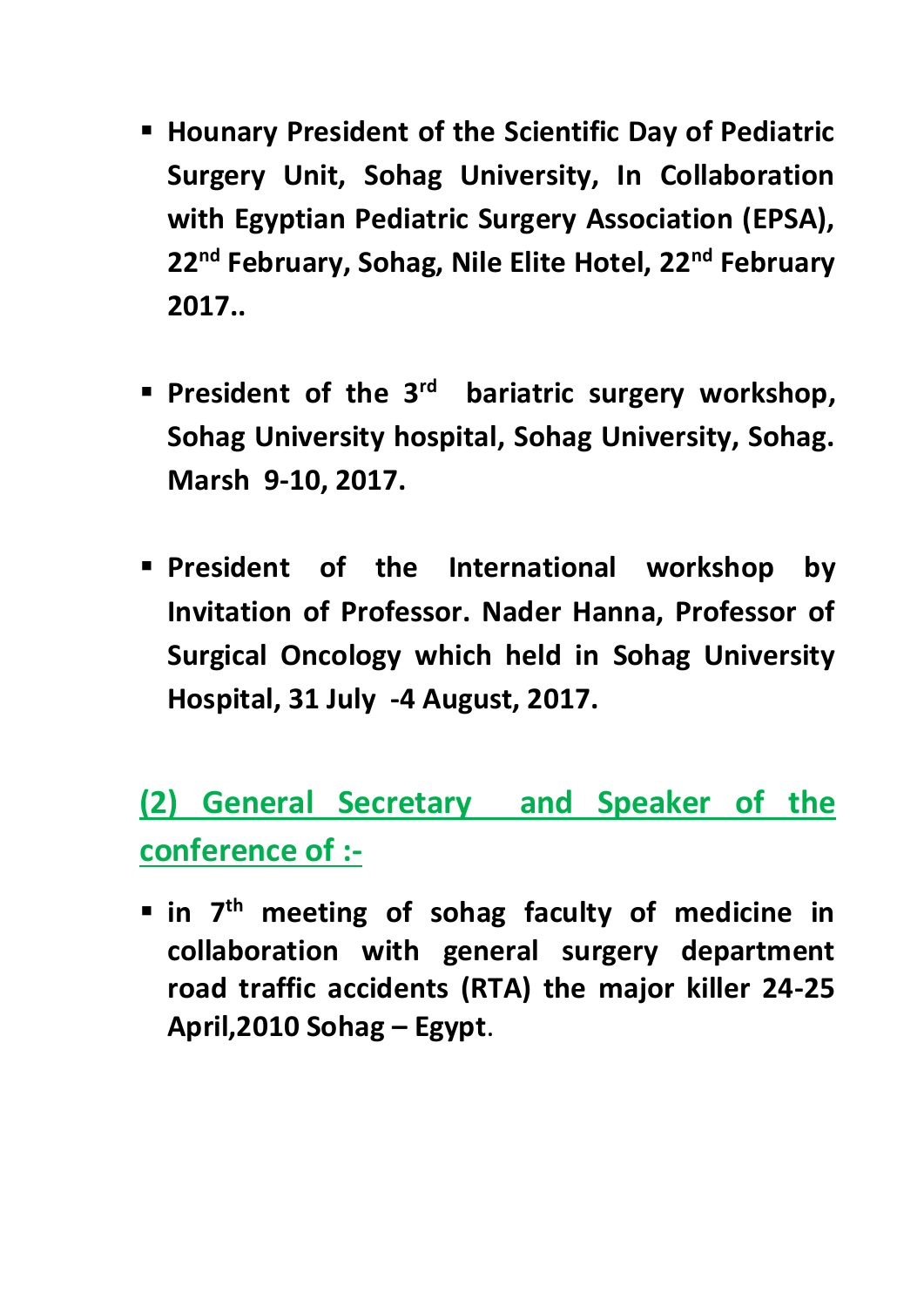#### **(3) Chairman of the Conferences of:-**

- **The Upper Egypt General Surgery Conference, 29th of August to 1st of September Pyramisa, 2018.**
- **The 36th Annual Summer Meeting of the Egyptian Society of Surgeons, September 27th -28th , 2018- Helnan Palestine Hotel.**
- **The 4th Qena annual international conference of surgery, laparo-endoscopy, and oncology. April 4th -6 th , 2018 Golden paradise Hotel; Hurghada, Egypt.**
- **Ganeen Specialized Hospital 1st Scientific & Social Event, Sohag, 20 April 2018.**
- **The 36th Annual Meeting of the Egyptian Society of Surgeons, March 21 st -23rd , 2018-Hilton Cairo Heliopolis.**
- **The 19th Annual conference of the Egyptian group of colon and rectal surgeons in collaboration with the Egyptian society of surgeons , September 13th – 15th , 2017 JW Marriott Hotel, Cairo.**
- **The 35th Annual meeting of the Egyptian society of surgeons in collaboration with the pan Arab**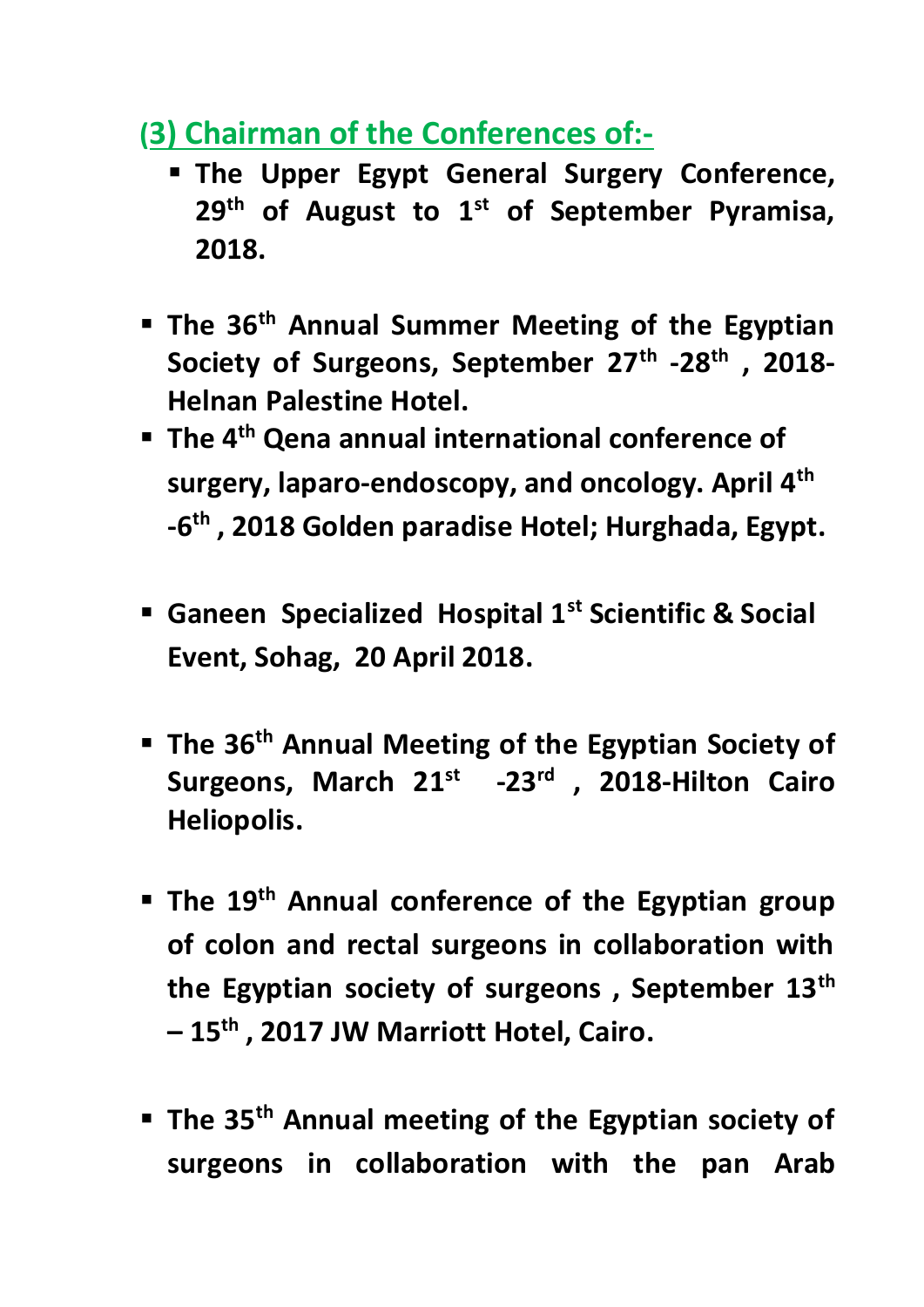**association of surgeons , March 22nd – 24th , 2017 Fairmont Heliopolis Hotel.**

- **The 14th international congress &workshop of Egyptian society of laparoscopic surgery, the 12th Winter meeting of Mediterranean & Middle Eastern endoscopic surgery association, and the 5th Congress of Egyptian society of metabolic & Bariatric surgery: 16 –18 February; 2017. Semiramis intercontinental hotel; Cairo, Egypt.**
- **The 18 International Congress Of The Egyptian Hepato-Pancreato-Biliary Society, March 2 – 5, 2016, Steinberger Hotel, Luxor, Egypt.**
	- **Annual Meeting Of The Egyptian Society Of Surgeons, 23th Annual Meeting Of The Pan Arab Association Of Surgeons, May 6 – 8, 2015, Le Meridian Pyramids Hotel, Cairo. Egypt.**
	- **The 8th Hepatology & Gastroenterology Post Graduate Course , and the 17 Egyptian Workshop On Therapeutic Endoscopy, December 10-11,**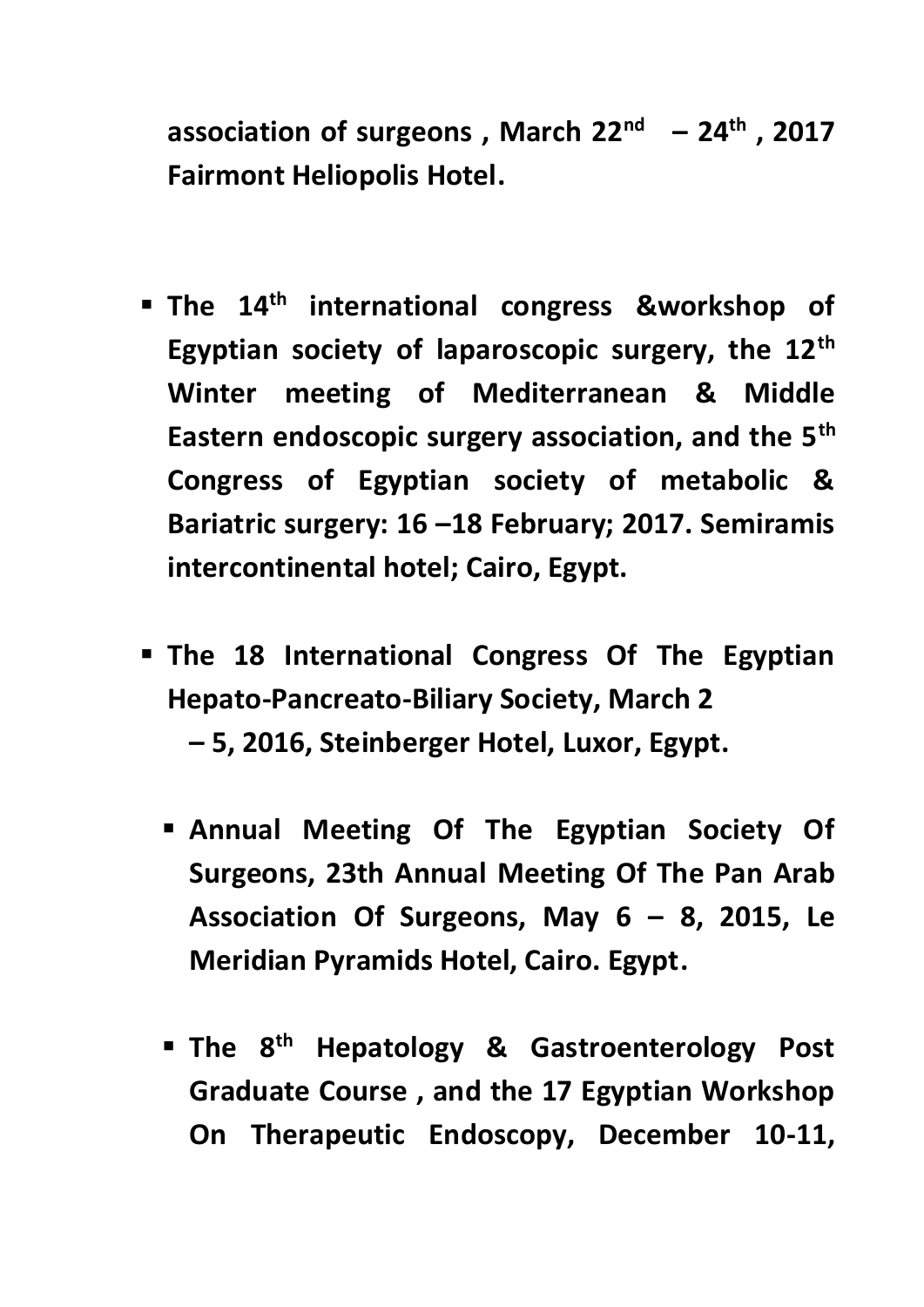**2015, December 12-13, 2015, Conrad Hotel, Cairo, Egypt.**

- **The 9<sup>th</sup> Annual Conference Of Sohag Faculty Of Medicine , 24– 25 April, 2014, Sohag University.**
- **The 1st Alhayat International Hospital Conference, March 25 – 26, 2014, Nile hotel, sohag.**

**(4)Attendance and participant of the Conferences and Workshops of :-**

- **Second Annual Conference of Gastrointestinal Surgery and Hepatology - Assiut Faculty of Medicine, March 21-23, 1998.**
- **17th Summer Meeting of the Egyptian Society of Surgeons in Collaboration with the 9th Annual Congress of Pan Arab Association of surgeons, September 22-24th , 1999-Alexandria, Egypt.**
- **18th Summer Meeting of the Egyptian Society of Surgeons ,September 20-22th , 2000-Alexandria, Egypt.**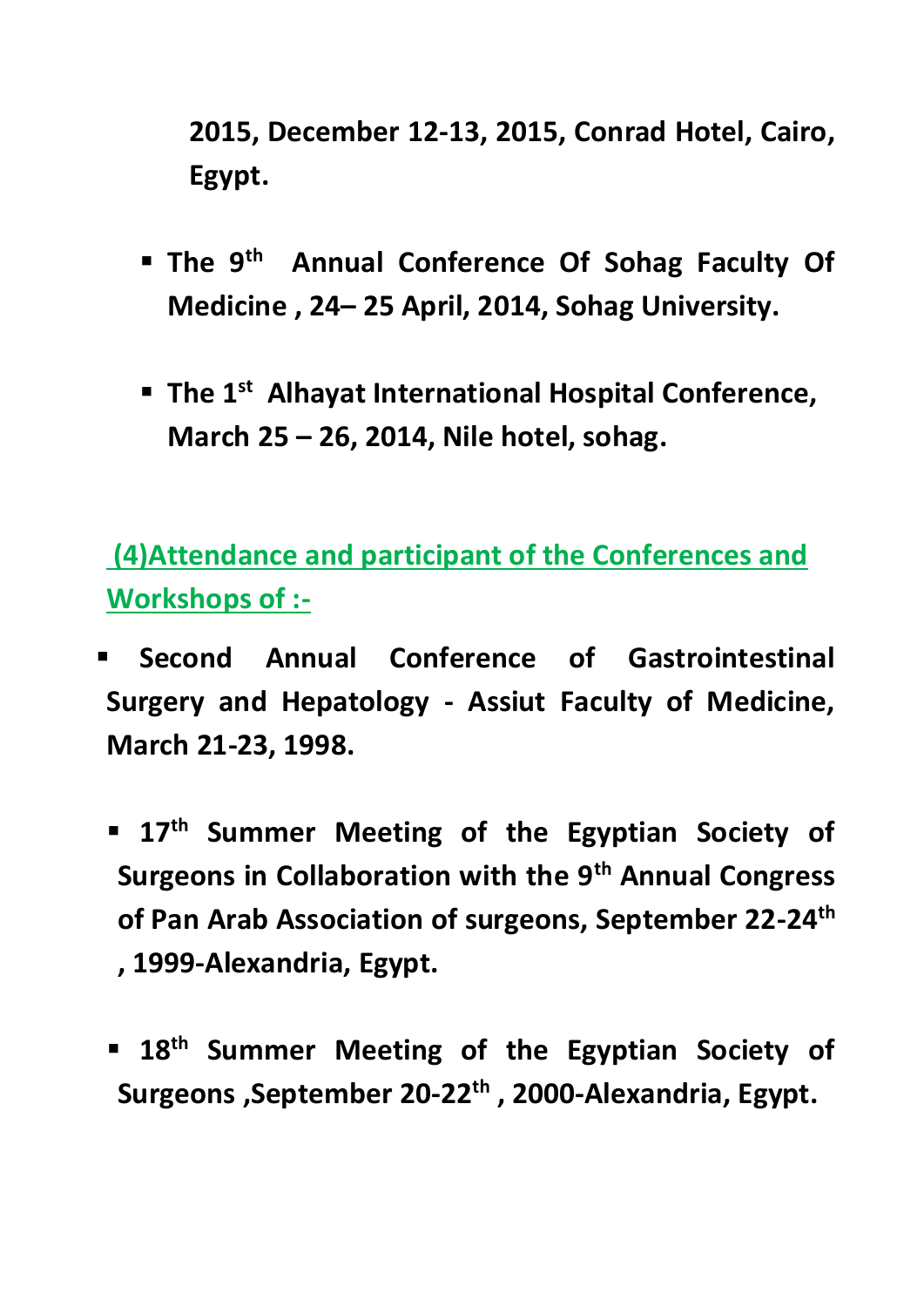- **19 th Summer Meeting of the Egyptian Society of Surgeons ,September 12-14th , 2001-Alexandria, Egypt.**
- **The 3rd Annual Conference of The Egyptian Group of Colon and Rectal Surgeons, April 25-28, 2001. Sharm**

**El Sheikh, Egypt.**

- **The 19th Annual Meeting of the Egyptian of Surgeons , February 7-9, 2001-Cario, Egypt.**
- **First Cancer Symposium of Sohag Cancer Center, 7th March 2002.**
- **The 20th Annual Meeting of the Egyptian Society of Surgeons, February 13-15, 2002-Cairo, Egypt.**
- **The 20th Annual Summer Meeting of the Egyptian Society of Surgeons, September 18-20,2002-Alexandria, Egypt.**
- **The International Congress of Gastrointestinal**  Surgery&Hepatology. 3<sup>rd</sup> Meeting of the Italo-Egyptian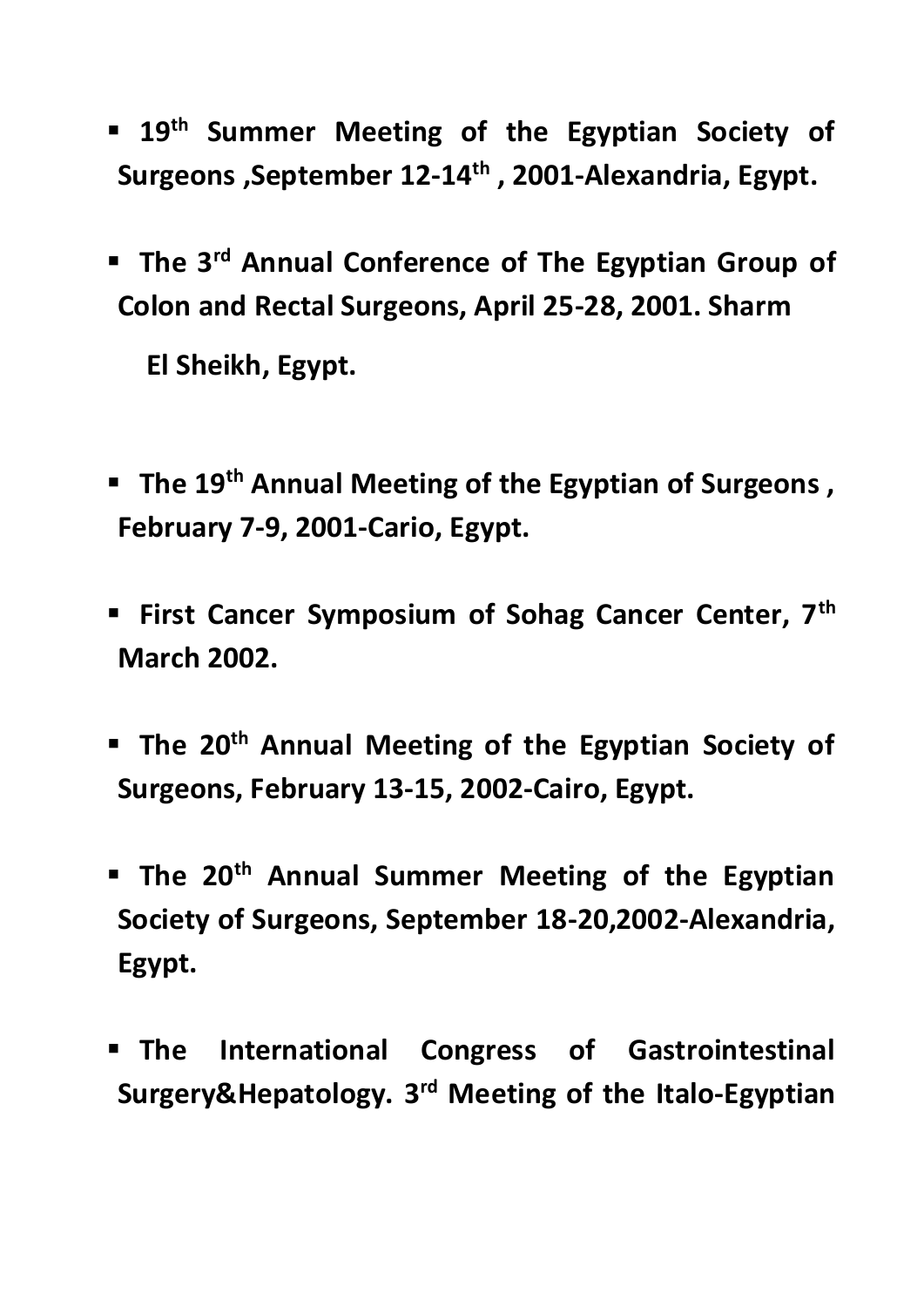**Association for Digestive Diseases, 6th International Workshop of Therapeutic Endoscopy and Laparoscopy**

- **The 4th International Workshop on Therapeutic Endoscopy. December 14th -16th ,2002. Theodor Bilharz Research Institute , Cairo, Egypt In Collaboration with American Society for Gastrointestinal Endoscopy and European Society of Gastrointestinal Endoscopy.**
- **The 21st Annual Summer Meeting of The Egyptian Society of Surgeons, September 24-26, 2003- Alexandria, Egypt.**
- **The 22nd Annual Summer Meeting of The Egyptian Society of Surgeons, September, 15-17, 2004-Henan Palestine Hotel, Alexandria, Egypt. The Egyptian Society of Egypt in Collaboration with (MANOSMED).**
- **The 22nd Annual Meeting of The Egyptian Society of Surgeons, February 25-27,2004-Cairo, Egypt.**
- **The First Meeting of The Surgery Department, Sohag Faculty of Medicine in Collaboration with the Egyptian**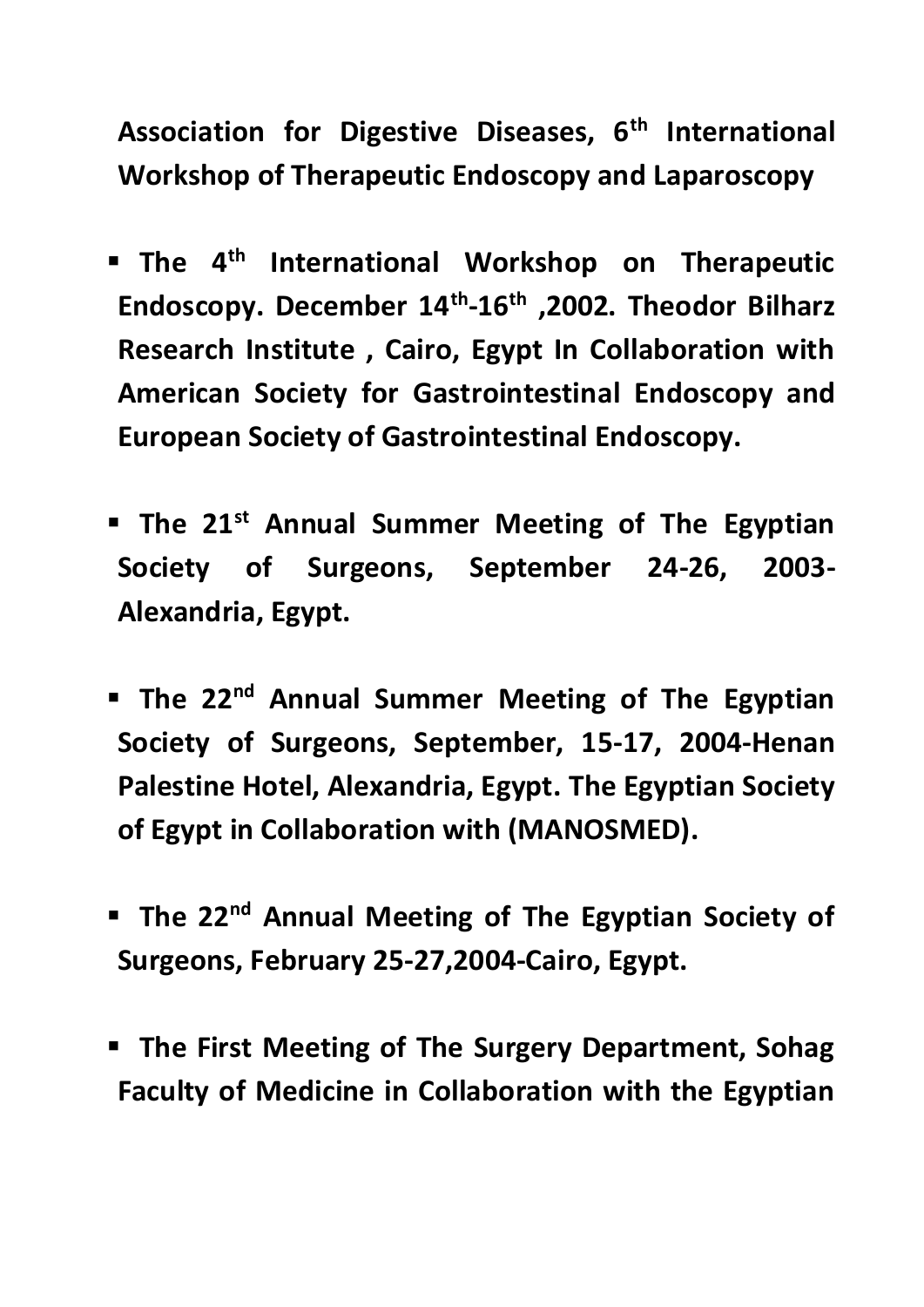**Society of Surgeons and the Egyptian Group of Colon and Rectal Surgeons, April 21st .2005-Sohag.**

- **The 23rd Annual Meeting of The Egyptian Society of Surgeons, February 23-25, 2005,Cairo, Egypt.**
- **The 24th Annual Meeting of the Egyptian Society of Surgeons in collaboration with the International Society For Digestive Surgery, February, 22-24, 2006-Le Meridien Pyramids Hotel, Cairo, Egypt.**
- **The 25th Annual Meeting of The Egyptian Society of Surgeons, February 21-23, 2007-Cairo, Egypt.**
- **The 4th International Congress of Egyptian Society Of Laparoscopic Surgery (ESLS) in Collaboration with Mediterranean & Middle Eastren Endoscopic Surgery Association (MMESA) & Society of Endoscopic Arab surgeons (SEAS), January 16th -18th , 2007-Cairo-Egypt.**
- **The 26th Annual Meeting of Egyptian Society of Surgeons, February 20-22, 2008, Cairo, Egypt.**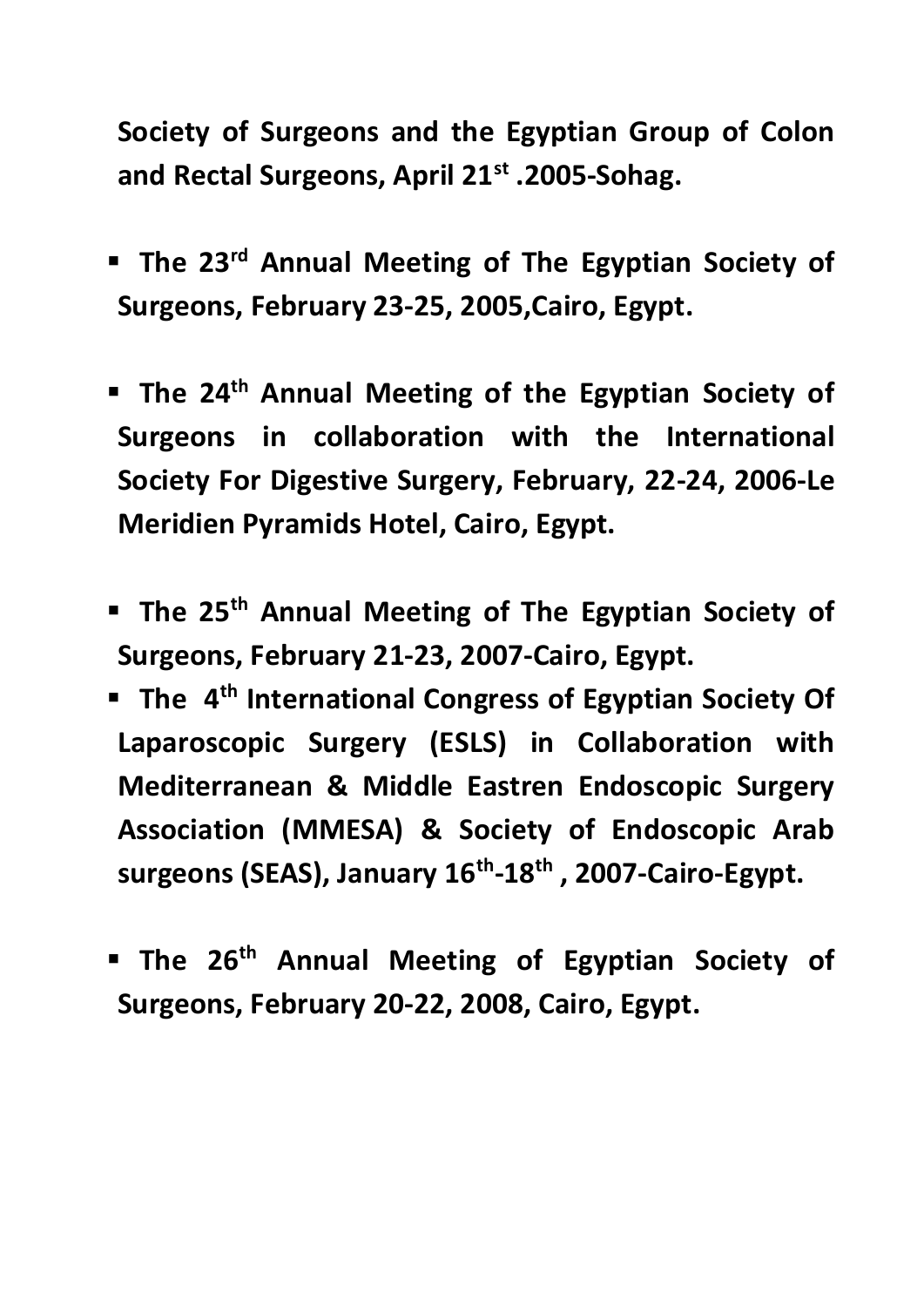- **The 10th Annual Conference of the Egyptian Group of Colon & Rectal Surgeons, June 25-28, 2008-Sharm El Sheikh, Egypt.**
- **The 26th Annual Meeting of the Egyptian Society of Surgeons, February 20-22, 2008, Cairo, Egypt.**
- **The 6th International Congress of Egyptian Society of**  Laparoscopic Surgery, 4<sup>th</sup>-6<sup>th</sup> June, 2008, Alexandria-**Egypt.**
- **The 10th Annual Meeting of The Egyptian Group of Colon & Rectal Surgeons, June 25-28, 2008-Sharm El Sheikh, Egypt.**
	- **Workshop on Objective Structured Clinical Exam (OSCE) Held at CRD, FOM-SCU Ismailia, Egypt in 10th & 11th of June, 2009.**
	- **The 39th Annual Conference of ESPRS in Cairo, 4-6 th February 2009.**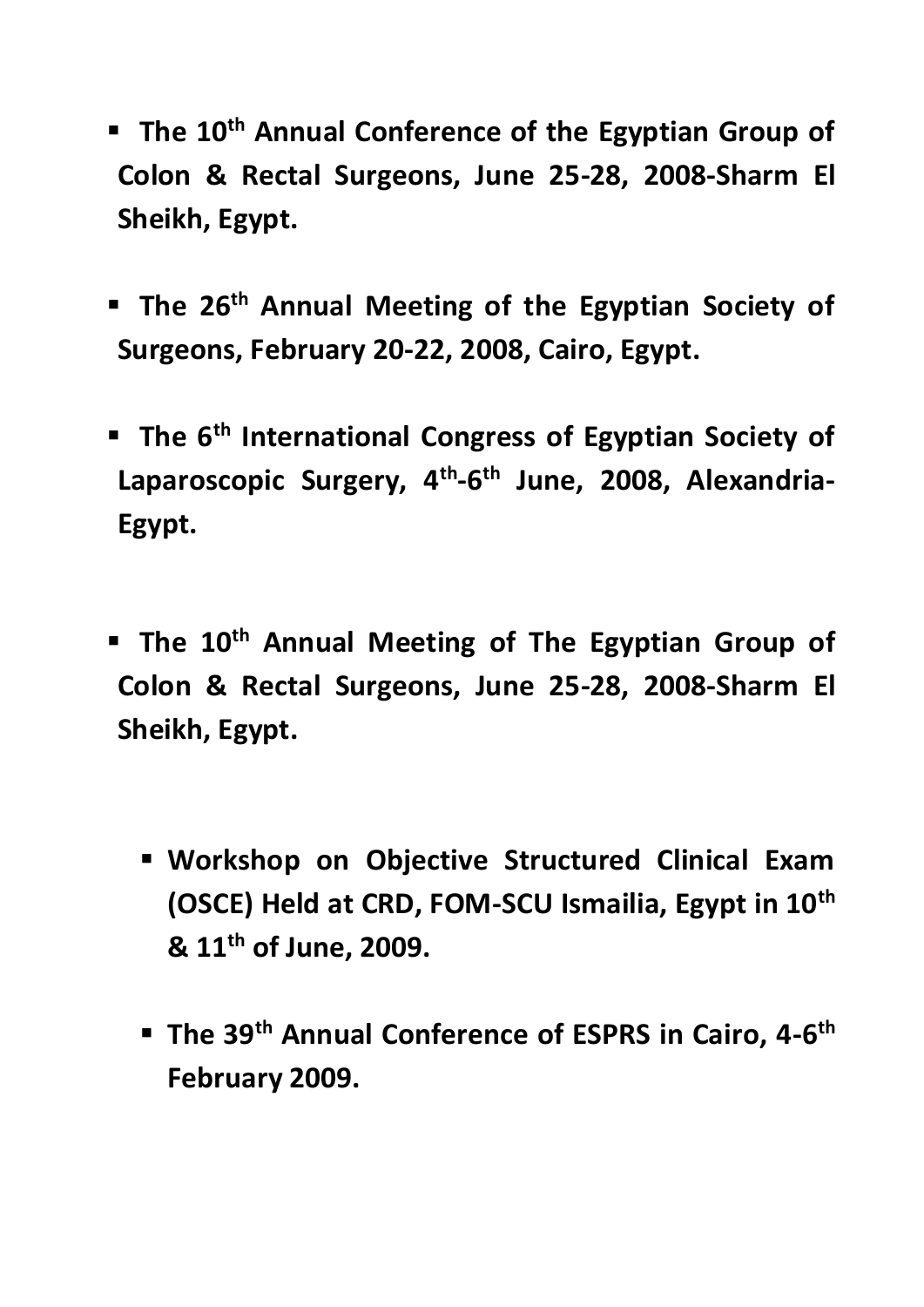- **The 12th Annual Conference of the Egyptian Group of Colon & Rectal Surgeons , June 23-26,2010, Sheraton Sharm- El Sheikh Hotel, Egypt.**
- **The 20th World Congress of The International Association of Surgeons, Gastroenterologists and Oncologists (IASGO), October 20th -23rd , 2010-Cairo International Convention Center, Egypt.**
- **Workshop on Minimally Invasive Operating Techniques In Inguinal Hernia Repair, on 20-22 September , 2011, Conducted at the Learning Resource Center, Kasr Al-Ainy Faculty of Medicine, Cairo University.**
- **The 30th Annual Meeting of the Egyptian Society of Surgeons, February 29-March 2,2012-Grand Hyatt Hotel, cairo.**